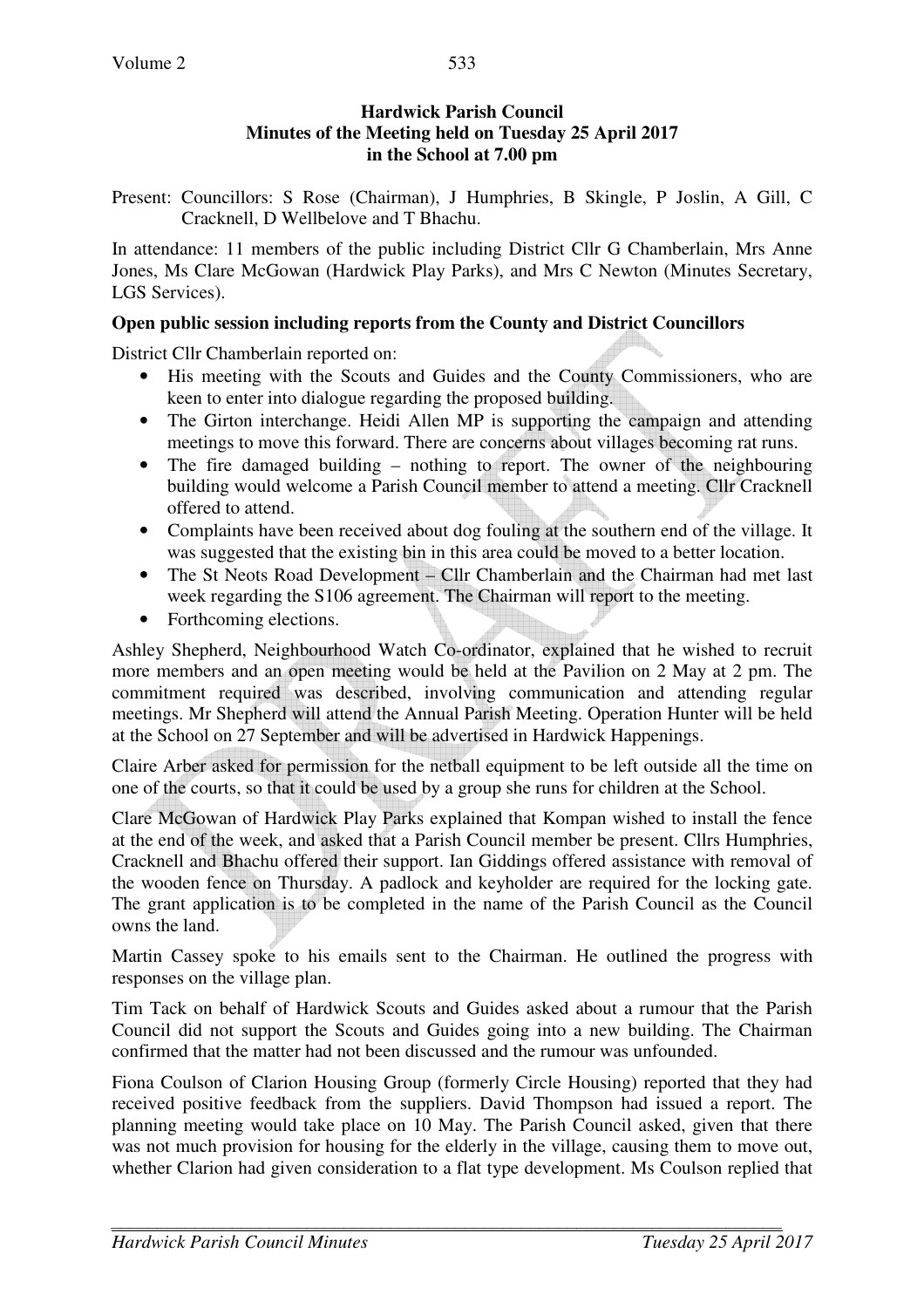### Volume 2

534

these were mainly in larger areas where a large number of flats were needed. The development would have bungalows, ground floor bedroom homes, one or two bedroom flats and larger homes. It was observed that the housing should be located near a bus stop.

- **1. To approve apologies for absence** Apologies were received from David Thompson (Planning Officer, SCDC).
- **2. To consider any applications to fill the casual vacancy** None.

# **3. Declaration of interests**

3.1 To receive declarations of interests from councillors on items on the agenda and details of dispensations held

Cllr Humphries declared an interest as Scout Leader in any item involving the Scouts and Guides, and also the existence of her dispensation.

Cllrs Rose, Cracknell, Skingle and Wellbelove declared an interest in item 5.6 and 6.1 as members of Hardwick Sports and Social Club, and the existence of their dispensations enabling them to speak and vote.

- 3.2 To receive written and grant any requests for dispensation as appropriate for items on this agenda None.
- **4. To approve the minutes of the previous meeting on 28 March 2017**

RESOLVED that the following amendments be made: agenda item 2, amend "two casual vacancies" to read "casual vacancy;" under item 5.2, line 2, add "for the Grace Crescent development;" under item 5.3, paragraph 2, delete the wording "that the preferred site of the new community centre should be the skate park site;" and under item 5.4, change "tables" to "areas."

RESOLVED that the minutes of the meeting on 28 March be approved and signed by the Chairman as a true record, after the above amendments.  $(\text{Prop }D_W, 2nd JH, \text{unanimous})$ 

- **5. Matters arising and carried forward from the last or previous meetings for discussion/decisions**
- 5.1 (Open) Hardwick Play Parks to consider submitting the application to Awards for All in the Parish Council's name

 RESOLVED that the Parish Council Clerk should liaise with Ms McGowan and Cllr Cracknell to complete and return the application form. (Prop SR, 2nd BS, unanimous)

# 5.2 (5.2) Community Bus – to consider report and recommendation

Cllr Cracknell reported on a meeting with the Head Teacher regarding the existing minibus owned by the School. The following points were noted:

A report was read from The Planning Officer who had felt that a community bus would be an interesting idea and that the Parish Council would need to set out a case for a vehicle that fulfils the S106 requirements.

Cllr Cracknell was trying to contact the organisers of the Histon and Impington Scheme for information on its operation.

5.3 (5.3) St Neots Road development application

The Chairman proposed that the Parish Council's objection to the planning application should be discussed again.

On a proposition by the Chairman, the meeting was closed at 8.23 pm to enable clarification on the affordable housing aspect of the application. The meeting reopened at 8.24 pm.

RESOLVED to authorise the Chairman to engage with the senior partner of Bourn Surgery who wished to meet with Martin Cassey and a Parish Council member on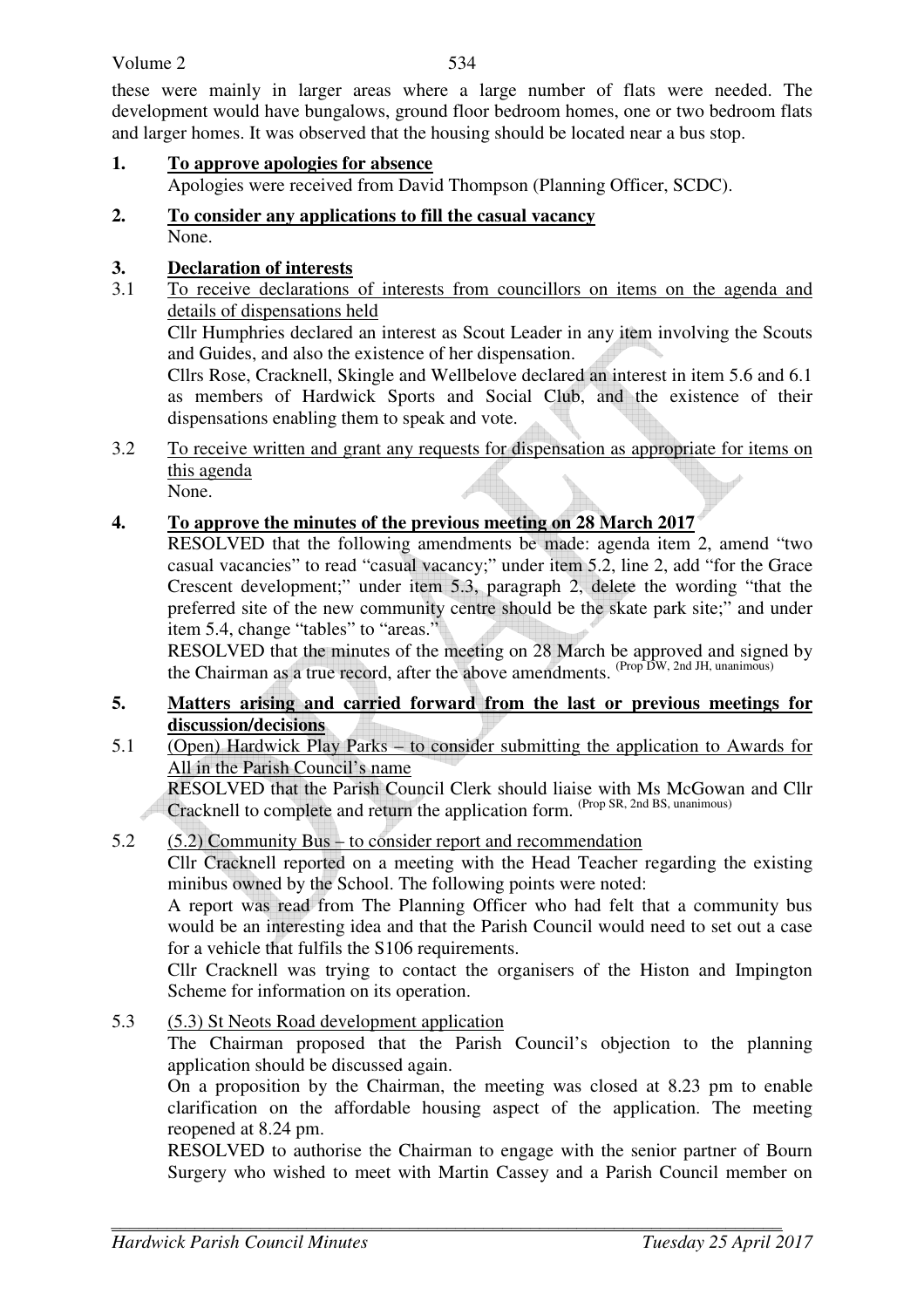Friday 28 April and the Planning Officer and progress matters as best as can be done with respect to healthcare and to grant Cllr Rose the authority to recommend that the application be supported on 10 May, subject to the outcome of discussions about healthcare in the village. (Prop BS, 2nd JH, unanimous)

- 5.4 (5.3) New community centre to consider the ownership and operation of the proposed Community Centre in the light of the prior meeting of the Trustees RESOLVED that the setting up of a working group, with which the Scouts and Guides wished to be involved, will be an agenda item for the next meeting.
- 5.5 (6.2) Madingley Parish Council use of Speedwatch equipment Cllr Gill reported on the outcome of the Speedwatch sessions carried out in the village. RESOLVED to defer consideration of the request for the use of the equipment for 6

months while the Parish Council accustoms itself to using it in Hardwick, and that Cllr Gill will convey this to Madingley Parish Council. (Prop SR, 2nd JH, unanimous)

- 5.6 (6.9) HSSC Guttering to consider report and recommendation RESOLVED to receive the report from Ian Giddings and to obtain quotations for the work required, plus the fascias. (Prop SR, 2nd PJ, unanimous)
- 5.7 (9.3) Refurbishment of benches to consider breakdown of costs and whether payment can be released RESOLVED, having considered the breakdown of costs provided, to release the cheque for £1,420.00 plus VAT. (Prop BS, 2nd JH, carried with 6 in favour and 2 against)

#### 5.8 (10) Arrangements and format of the Annual Parish Meeting and to consider proposal for expenditure of up to £50.00 for the refreshments The format of the meeting was approved and the agendas signed by the Chairman. (Prop PJ, 2nd JH,)

RESOLVED that expenditure of up to £50.00 be approved for refreshments. <sup>(Prop PJ, 2nd</sup>) TB, unanimous) Cllr Humphries will assist with the refreshments.

# **6. Correspondence/communications received**

- 6.1 HSSC request that fencing around the paved area is repaired RESOLVED to respond to HSSC that the fencing is theirs and they can repair it. Cllr Cracknell is to convey this to HSSC. (Prop SR, 2nd PJ, unanimous)
- 6.2 Resident use of hard courts and equipment by School Club and children for practice RESOLVED that the Parish Council does not wish to buy tennis nets in the absence of evidence that there is a demand and that they will be properly used. RESOLVED, given that the netball posts were purchased and owned by a resident, whilst the Parish Council has no objection to the netball posts being left out at the owner's risk, that Cllr Humphries should seek the resident's confirmation that they are happy for the netball equipment to be left out at their own risk, together with their advice on how to prevent the posts falling over, and report back to the next meeting.
- 6.3 To consider alternative venue for the 22 August meeting RESOLVED that the meeting on 22 August should be held at the Pavilion. (Prop SR, 2nd) AG, unanimous)
- 6.4 Resident dog fouling

RESOLVED to look into moving the dog bin from Grace Crescent to the corner of Wimpole Way, and that Cllrs Humphries and Cracknell should confirm the position. (Prop SR, 2nd JH, unanimous)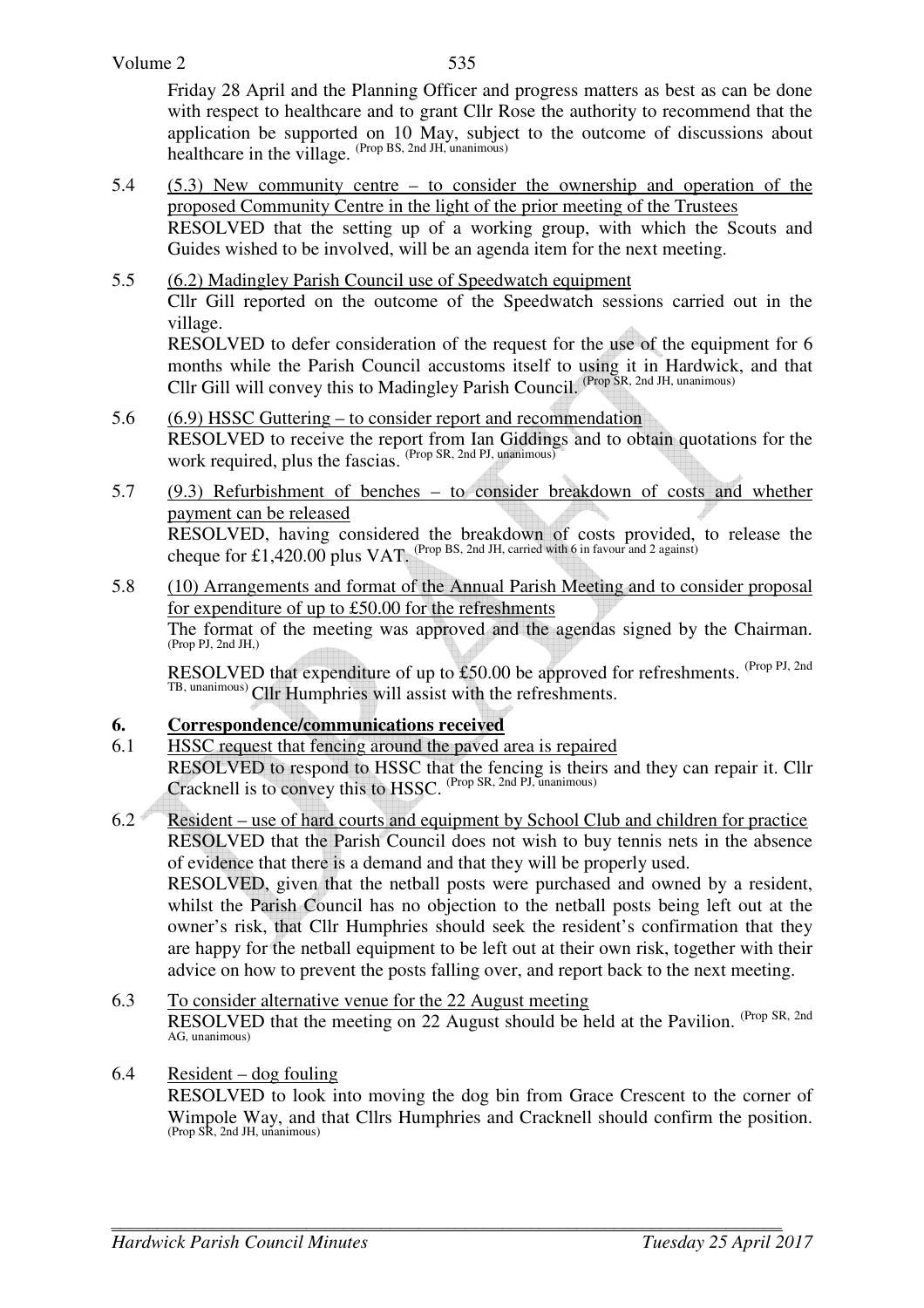Volume 2

- 6.5 CCC consultation on revision of Local Validation Guidance List and Local Validation Check List for planning applications for the County Council's own development and for waste development RESOLVED that the Parish Council does not need to consider this. (Prop BS, 2nd SR, unanimous)
- 6.6 East Anglian Air Ambulance and Salvation Army request for sites for clothing banks

RESOLVED to decline the request as the village already has a clothing bank. <sup>(Prop SR,</sup> 2nd PJ, unanimous)

- 6.7 Village of the Year competition Noted.
- 6.8 Carbon Smart Community Energy funding for Parish Councils RESOLVED to include this in the planning considerations for the Community Centre. (Prop BS, 2nd DW, unanimous)
- 5.1 Hardwick Play Park (continued) RESOLVED, given the RoSPA advice that the gate should be locked, and a key holder was required for the double gate, that Ian Giddings should purchase a heavy duty combination lock on the Council's Ridgeon's account at a cost of up to £25.00.

#### **7. Planning Applications and Decision notices and tree works applications**

- 7.1 Planning applications received since the last meeting
- 7.1.1 S/1088/17/PN The Hey, Main Street Prior notification for proposed grain store Noted for information only.
- 7.1.2 S/1042/17/FL 11 Pershore Road Proposed side two storey extension with internal renovations RESOLVED to support the application. (Prop AG, 2nd DW, unanimous)
- 7.1.3 S/0979/17/FL 52 Main Street Proposed timber frame double garage RESOLVED to support the application. (Prop AG, 2nd DW, unanimous)
- 7.1.4 S/1039/17/FL 125 Limes Road Extend the entrance hall, extend the kitchen/dining area, remove the wall between sitting room and kitchen/dining room. Reposition gate in the garden wall from the drive, insert a door in the garage in the NE elevation Noted for information only.

### 7.2 SCDC Decision Notices Details of planning permissions granted by SCDC or refusal notices since the last meeting can be viewed on the SCDC Planning Portal at http://plan.scambs.gov.uk/.

- 7.2.1 S/0360/17/FL 7 Merton Walk Single storey front extension to house Permission granted.
- 7.2.2 S/0410/17/FL 321 St Neots Road Loft conversion and replacement roof, increasing in ridge height by 1.7m – Permission granted.
- 7.2.3 S/3418/16/DC Land behind Meridian Close application for approval of details reserved by Condition 3 (Foul and surface water drainage details) and 4 (External lighting) of S/2222/15/FL
- 7.2.0 S/2943/16/OL Land at 41 St Neots Road Outline planning permission for one dwelling with all matters reserved except access – Permission refused, appeal lodged.
- 7.3 Tree Works None.
- **8. Members reports and items for information only** None.